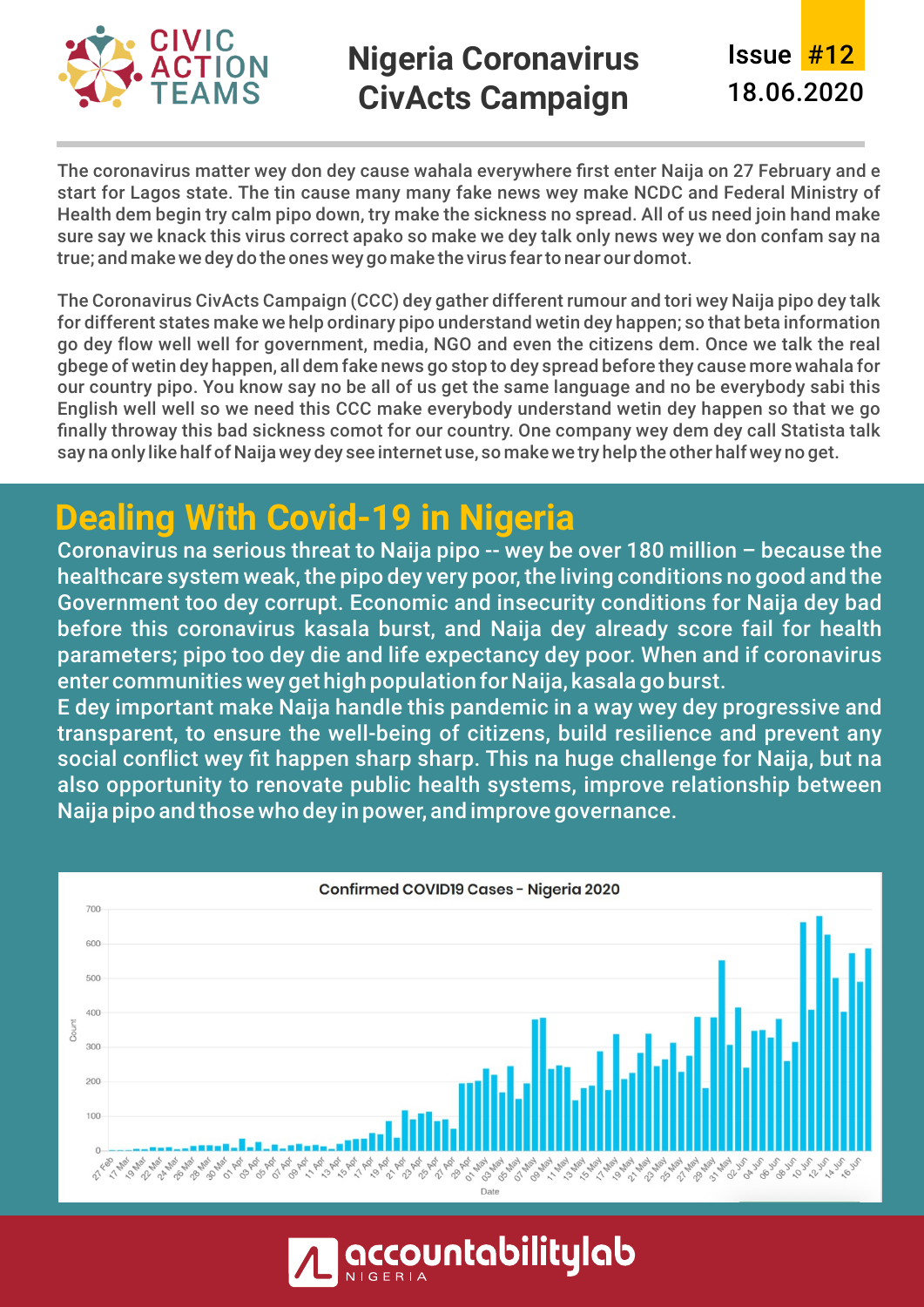## **COVID-19 Update: Measures for relaxing Lockdown**

For June 1st, presidential task force announce say dem don change some of the rules wey go dey allow pipo move freely. The new rules wey we go dey follow be dis:



1. Nationwide curfew still dey, but dem don change the time to 10pm – 4am.



2. Financial sector go open fully and work during normal working hours.



3. Church and mosques go open, but go get restriction (na only normal service dem go dey do), depending on wetin the Government for each State talk.



4. Pipo still no fit waka from one State to another, except sey dem carry goods or na very important travel.



5. More than 20 pipo no fit gather, except if na for workplace, church or mosque.



6. Airport go make protocols for flight from one State to another state, and fit resume from June 21.



7. Hotels fit resume.



8. Restaurants and fast food wey dey outside hotels no fit allow pipo eat for inside, but dem fit buy take away.



9. Bars, gyms, cinema, nightclubs and parks go dey closed until further evaluation.



10. All schools go dey closed until further evaluation.



11. Offices suppose maintain say 2m dey between workers at 75% maximum capacity.

### **Other things wey dem consider:**

- The Government of each State go make sure say dem enforce the guidelines.
- All the places wey dem permit make dem open (hotels, church, mosques, etc) must to make sure say them maintain safety measures (masks, sanitizers/handwashing, 2 metre physical distancing, capacity limits, etc).
- Domestic flights go only open on June 21 if airports meet some conditions before the date:
- The aeroplanes must dey good and safe to fly (they must to check/ do maintenance)
- Pilots/crew must to make sure say dey don do certification and medical check.

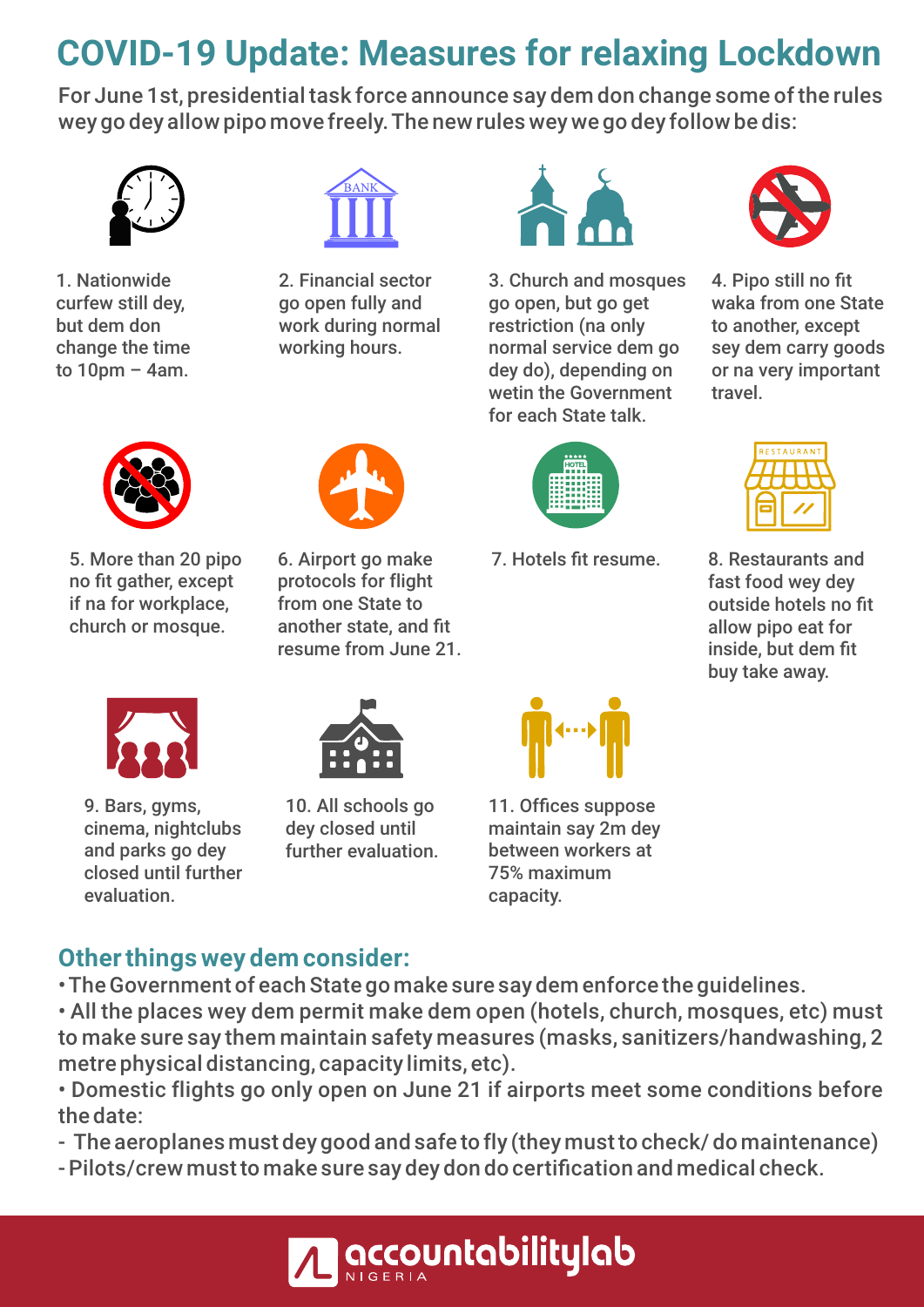COVID-19 na rumour wey pipo start because dem no want make we dey go church and mosque

Dem close church and mosque because pipo from different places wey dey gather there plenty and e fit cause make the virus spread quickly. No be only church and mosque dem close for this reason; bars, resturants, hotels, and clubs sef no open.

### Na only pipo wey don old coronavirus dey catch.

Isolation centres no wan release the cure for COVID-19

COVID-19 no dey real because health workers no dey get am

You no go get COVID-19 if you dey use disinfectant wash your hand

Even though say old pipo fit catch coronavirus quickly, this statement no be fact. WHO don talk say 10% to 15% of pipo under 50 years don get severe or moderate infection. The disease dey severe for body of some teenage pikin and pipo wey dey their twenties, and many of them need serious medical attention and some don die. Everybody, no matter the age dem be must work together to make sure say this virus no spread.

COVID-19 no get cure wey dey valid and na quarantine and treatment of pipo wey get the virus dem dey do for isolation centre. NCDC don talk the way dem dey treat pipo wey get COVID-19:

- Dem dey manage the symptoms
- Dem dey manage sickness wey dey for the patient body before
- Dem dey treat bacterial infection • Dem dey do supplemental oxygen therapy
- Dem dey make sure say patients dey get good food and water for body

NCDC don talk say the number of health workers wey don get coronavirus as at June 3, 2020 na 812, including 29 pipo wey dey work for NCDC. Media too don report say health workers wey don get this virus plenty.

Disinfectants like bleach dey harmful to the skin; na for only some surfaces you suppose use them. If you wash your hand well well with soap or hand sanitizer, the virus go comot your skin.

# **YEYE TORI TRUE TORI**